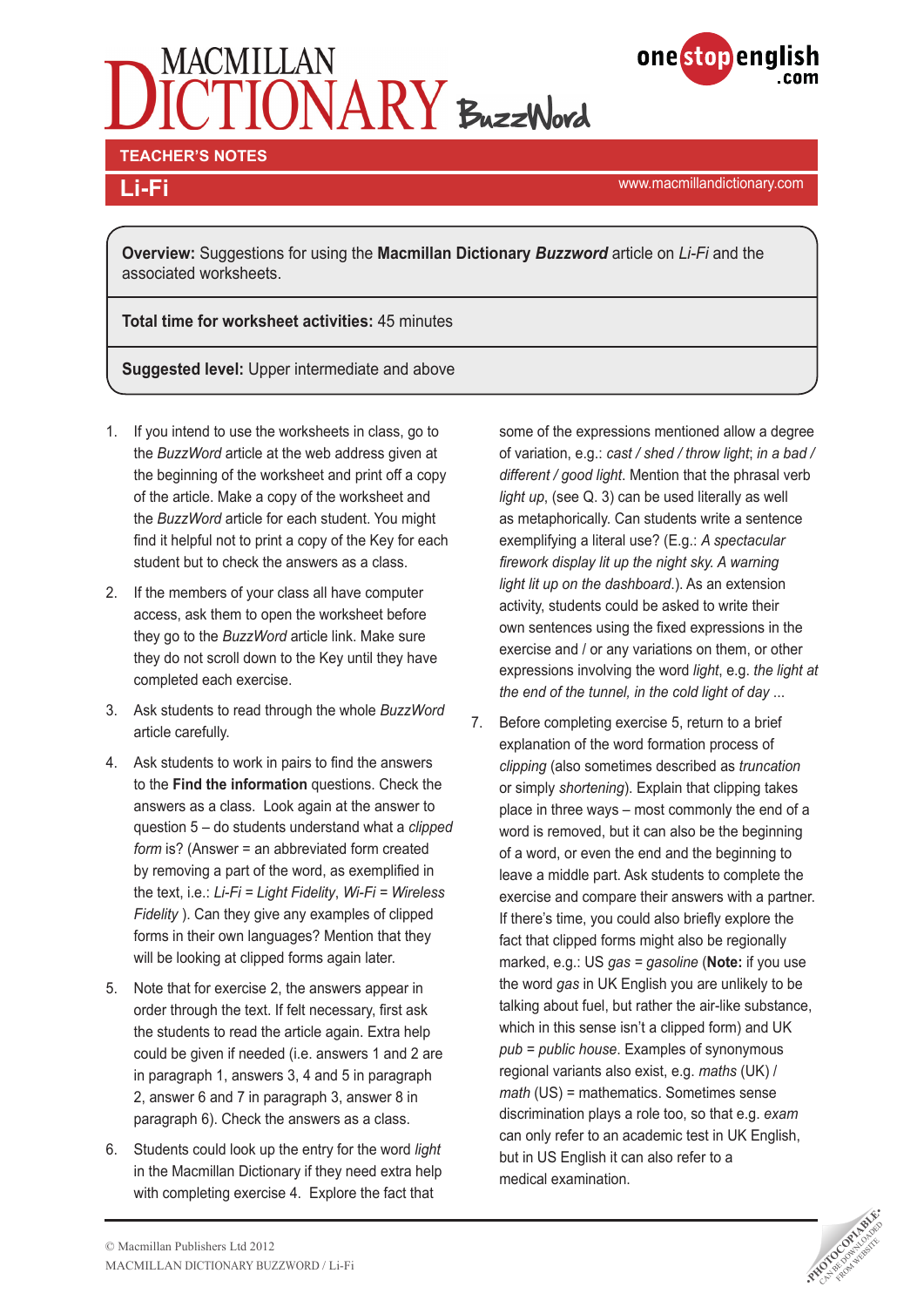



www.macmillandictionary.com **Li-Fi**

Go to the **Macmillan Dictionary** *BuzzWord* article at: <http://www.macmillandictionary.com/buzzword/entries/Li-Fi.html>

# **1 Find the information**

# **Read the** *BuzzWord* **article on** *Li-Fi* **and answer these questions.**

- 1. What problem might *Li-Fi* be a solution to?
- 2. What expression does *LED* stand for? Give one example of where *LEDs* are found.
- 3. What two numbers are used as a way of encoding information?
- 4. What advantages does *Li-Fi* have over *Wi-Fi*?
- 5. Look at the 'Background' information. What term do linguists sometimes use to describe abbreviations like *Li-Fi* and *Wi-Fi*?
- 6. Why was the company *VLC Ltd* set up?

# **2 Find the words**

# **Look in the text and find the following words. The first letter of each word is given. The words are in the order in which they appear in the text.**

- 1. a verb meaning *to move information to your computer from another computer system or the internet* d\_\_\_\_\_\_\_\_\_\_\_\_\_\_\_\_\_\_\_\_\_\_
- 2. a noun meaning *the process of sending out electronic signals* t
- 3. a verb meaning *to go on and off repeatedly* f
- 4. a verb meaning to notice something d
- 5. a verb meaning to try to be more successful than others c
- 6. a noun meaning *something that you can choose instead of something else* a\_\_\_\_\_\_\_\_\_\_\_\_\_\_\_\_\_\_\_\_\_\_
- 7. a noun meaning a machine or piece of equipment that does a particular thing d\_
- 8. a noun meaning *the first form of something new, made before it is produced in large quantities* p\_\_\_\_\_\_\_\_\_\_\_\_\_\_\_\_\_\_\_\_\_\_

# **3 Find the odd one out**

# **Cross out the alternative that has a different meaning to the others.**

- 1. Radio waves are replaced by light waves in a new *method / way / programme / means* of data transmission.
- 2. A flickering light can be incredibly *annoying / irritating / infuriating / alarming*.
- 3. Information can therefore be encoded in the light by *increasing / varying / changing / altering* the rate at which the LEDs flicker on and off.
- 4. Li-Fi may offer a *genuine / convenient / real / true* alternative to radio-based wireless.
- 5. The opportunity to *exploit / use / utilize / include* a completely different part of the electromagnetic spectrum is very appealing.
- 6. The company VLC Ltd was *set up / expanded / established / founded* to commercialize the technology.

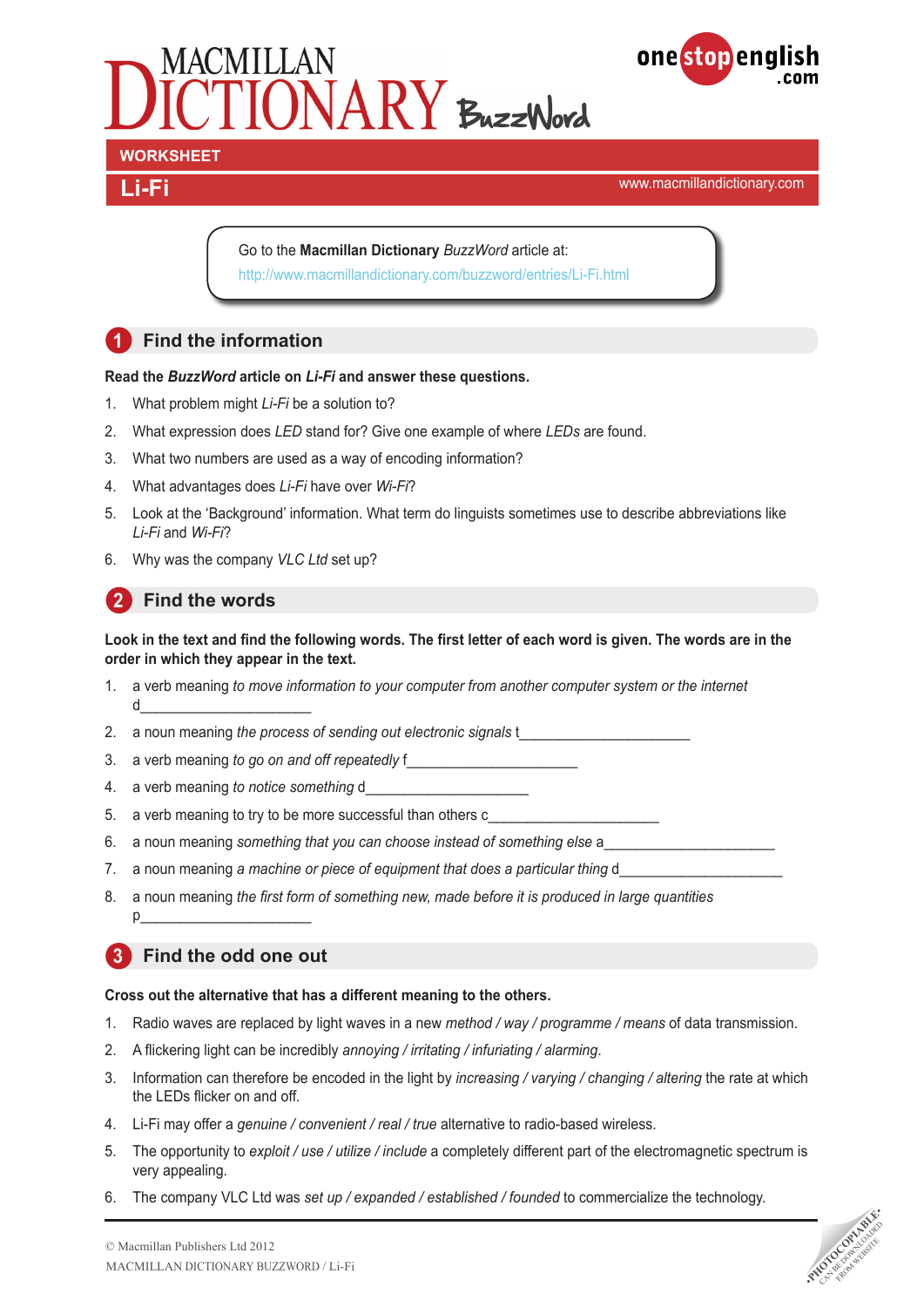



www.macmillandictionary.com **Li-Fi**

# **4 Expressions with** *light*

**Complete the sentences with the correct form of the expressions in the box.**

| shed light on<br>give the green light to                                                                                   | in a different light<br>in the light of | come to light<br>light up                                     |
|----------------------------------------------------------------------------------------------------------------------------|-----------------------------------------|---------------------------------------------------------------|
| 1. In the past week, new evidence has a series of the series of the series which suggests our initial<br>theory was wrong. |                                         |                                                               |
| 2.<br>our support.                                                                                                         |                                         | what we have recently discovered, we have decided to withdraw |
| 3. I think Rob really likes Laila – his face example and the community of the matter when she walked into the room.        |                                         |                                                               |
| 4. It looks like all parties are in agreement and so the government has<br>the reforms.                                    |                                         |                                                               |
| 5. I thought Andrew was a nice guy, but after what happened yesterday I'm beginning to see him                             |                                         |                                                               |
|                                                                                                                            |                                         |                                                               |

6. We are hoping that this new research will be able to \_\_\_\_\_\_\_\_\_\_\_\_\_\_\_\_\_\_\_\_\_\_\_\_\_\_\_\_\_\_\_\_ the problem.

# **5 What's the abbreviation?**

**The word** *Li-Fi* **is a new example of a clipped form. Look at the words in the table below which all have clipped forms in common use. Can you complete the table?** 

| full form             | clipped form |
|-----------------------|--------------|
| <b>Light Fidelity</b> | Li-Fi        |
| advertisement         |              |
| aeroplane             |              |
| examination           |              |
| gymnasium             |              |
| influenza             |              |
| laboratory            |              |
| memorandum            |              |
| telephone             |              |
| weblog                |              |